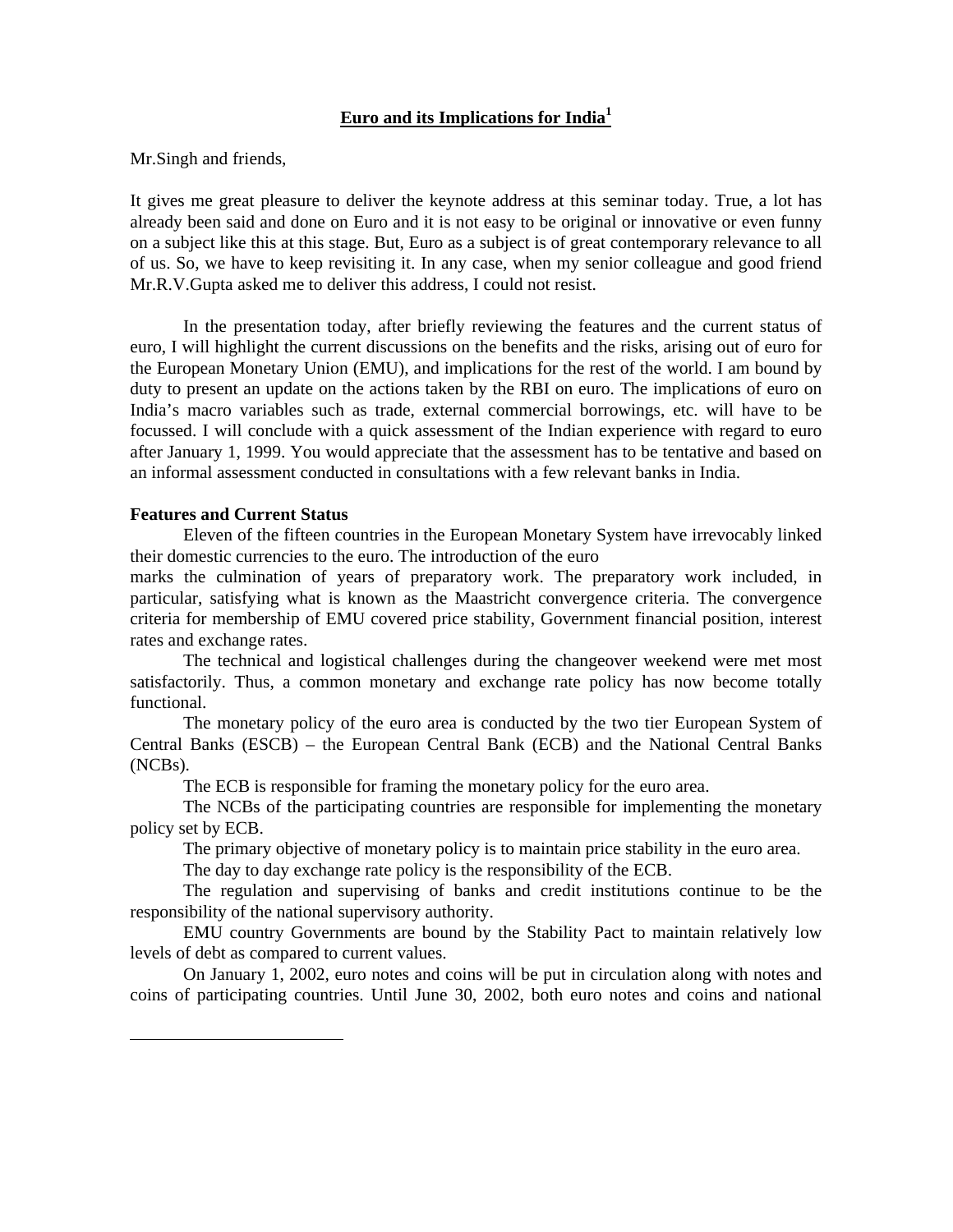currencies would co-exist. However, with effect from July 1, 2002, the national currencies would cease to be a legal tender and would be completely replaced by euro for all transactions.

Euro as a currency started trading in the international markets on January 4, 1999. After opening at 1.1742 US dollars per euro, it weakened marginally thereafter in January and February. The euro was quoted at 1.1180-85 US dollars as of February 19, 1999.

### **Benefits and Risks for European Monetary Union**

There has been a lot of discussion about the possible benefits and risks arising out of euro for the EMU itself. There is even greater interest in the implications for the rest of the world. It may be useful to highlight the differing viewpoints in this regard.

# *Benefits*

First, by eliminating different currencies, the euro eliminates foreign exchange risk, including to countries that are members of the EMU.

Second, an immediate implication of the introduction of the single currency is the reduction in transaction costs. The costs associated with converting one currency into another, cross-border transfers by companies and hedging of risks are reduced.

Third, the current nationally based bond markets are transformed into a single market with common conventions. The integration of financial markets is expected to boost the supply of new issues and instruments.

Fourth, the new funding and investment possibilities in the euro-region are expected to become more efficient and competitive. As a result of increased price transparency and competition, financing costs of firms will probably scale down.

Fifth, the higher yield corporate debt market will in all likelihood become much larger in the euro zone with the elimination of foreign exchange risk. This will enable corporate credit risks to be priced more accurately.

Sixth, elimination of exchange rate fluctuations between legacy currencies or incurrencies is expected to lead to a significant increase in trade and investment within the euro area.

Seventh, it is argued that giving other countries the ability to peg their currencies to a basket of hard currencies (say a mix of US dollar and euro) might stabilise fixed exchange rate regimes.

I have listed out some of the benefits, but there are also some concerns that have been voiced about the success of euro. I will list some of them for record and I am deliberately saying for record since, in my view, the risks do not appear to carry as much conviction as the benefits. *Risks for EMU*

First, it is held that the different economies in the EMU are at different levels of economic cycle, and hence there may be occasions when a single monetary policy appears inadequate to tackle the problem of growth and employment in a comprehensive manner.

Second, the stability and growth pact provides an excellent in-built mechanism to ensure fiscal discipline among the EMU countries. However, it is felt among some that the in-built mechanism may come under some stress during the early periods.

Third, some concern has been expressed by some regarding absence of clear rules on seignorage sharing and open market operations.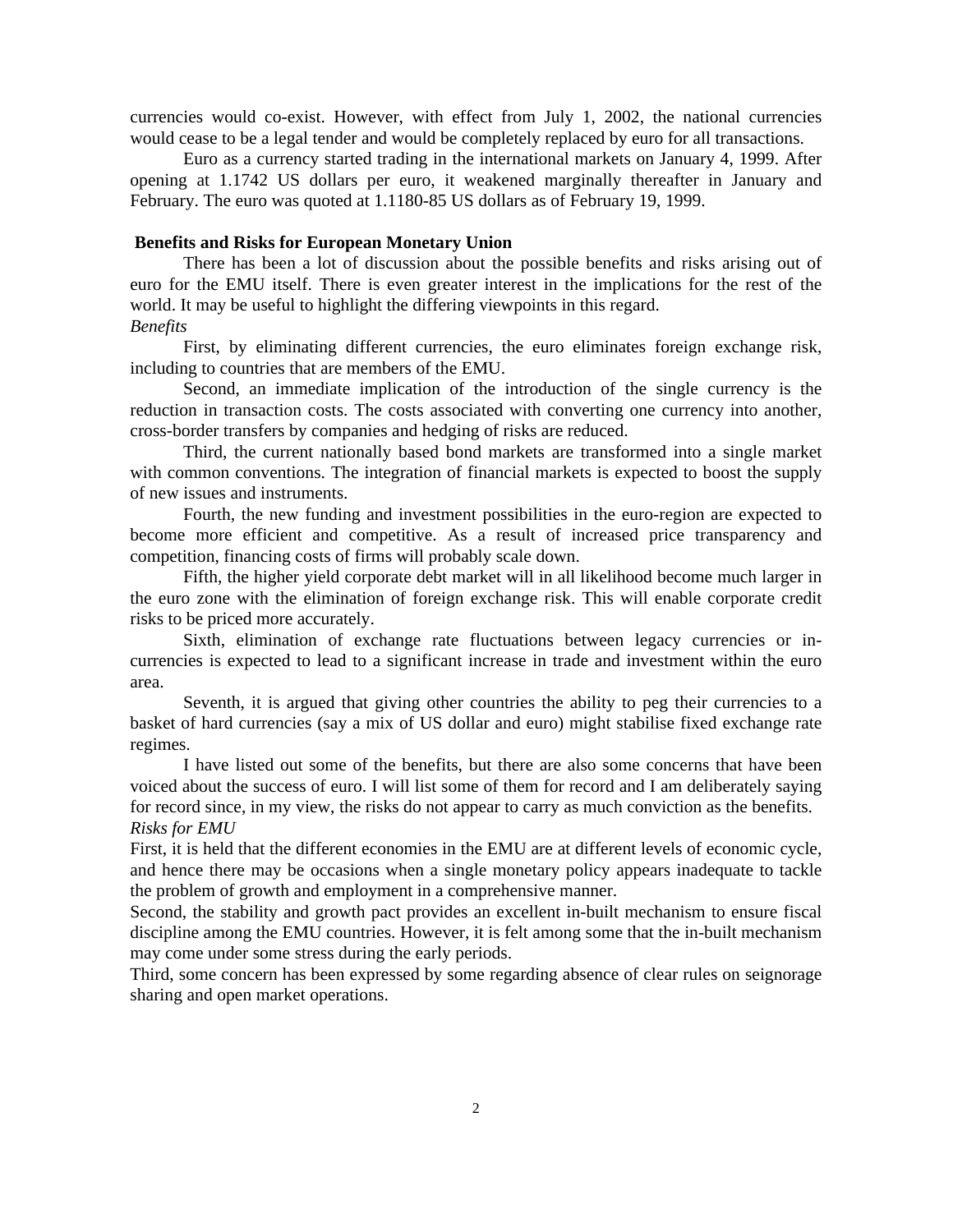Fourth, since introduction of the euro, there has been some degree of volatility of euro against the US dollar. However, it is too early to formulate any medium-term view on the euro based movements in this short-term.

Fifth, it is conceded that there would be significant reduction in transaction costs, but there are doubts about the extent to which this will get translated into efficiency.

### **Implication for Rest of the World**

It is too early to be able to assess accurately how important the euro will become in the international monetary system. It would take some time for borrowers, investors, traders, analysts and other financial market agents to become accustomed to a new currency and decide on the weight that they will assign to euro. However, in the medium to long run, there are expectations that the following benefits would emerge.

First, many feel that the euro may become a more attractive currency for bond issuers in future. In fact, the euro was the most popular currency for bonds issued in the international markets in the first month after its introduction. It accounted for approximately 55 per cent of the volume of new bond issues, compared with 40 per cent for the US dollar. This could well have been due to initial euphoria about euro denominated instruments. At this stage, we cannot state with authenticity how long and how far this trend in favour of euro will continue.

Second, there are some who are of the opinion that euro may also become an attractive currency for the investment of official reserves. Currently the US dollar is by far the most important official reserve currency worldwide. It is reported that well over half of official reserves are held in US dollar denominated assets while around one-fifth are currently held in EMU currencies. It is possible that some countries in Asia and Latin America, which traditionally have predominantly held US dollar reserves, may find it useful to consider divestment of part of their reserve holdings gradually by acquiring euro. The shift to euro assets by central banks around the world may among other factors, be motivated by its strength, its increasing use as a transaction currency and the more liquid and deeper bond market. However, it is reasonable to expect that such a shift will take place in a manner that will be non-disruptive of currency markets. In any case, it is perfectly rational to expect that there would be some coordination in ensuring non-disruptive currency movements between euro and US dollar in the same manner as G-7 currencies.

Third, some people expect that the euro could also emerge as an important anchor currency for other countries particularly among countries in central and Eastern Europe by virtue of their geographical closeness and possible economic linkages. Some of these countries, it is held, may find it useful to peg their currencies formally or informally to the euro or to a basket of currencies in which the euro is a large component.

Fourth, it is possible that international trade would find euro an alternate currency for invoicing. Roughly, 50 per cent of the world exports is invoiced in US dollars, almost four times the share of US in world trade. On the other hand, around 20 per cent of world exports are invoiced in EU currencies and 5 per cent in Japanese Yen. Almost all major internationally traded commodities are currently priced in US dollars. In the long run, it is expected that euro may become an important alternate currency for the invoicing of foreign trade.

Fifth, there is a feeling that euro may increasingly be recognised as a preferred currency for financial transactions. Trade finance could be more easily available to corporates in India and elsewhere as the European banks are expected to compete for business and are expected to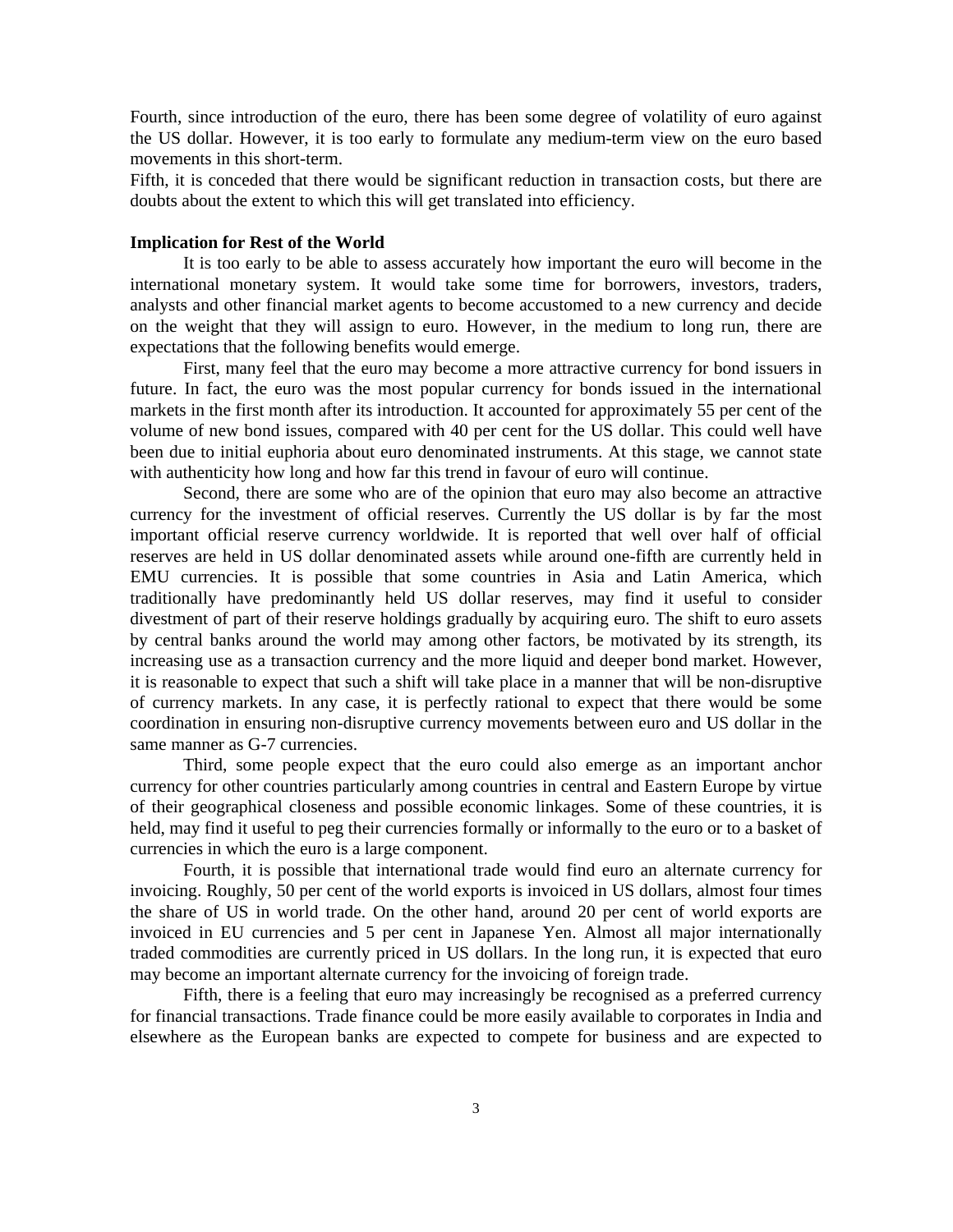extend credit at cheaper rates in order to stay ahead of each other. Also, in respect of long-term financing, those corporates that have natural hedge in euro may find it advantageous to borrow in euro and take advantage of lower costs.

It is expected by some that with elimination of currency risk and the formation of a single market, the scope for sector specific funds are attractive. Thus, raising funds for sectoral projects like financing of infrastructure projects could be easier with the introduction of single currency.

In sum, therefore, the implications to the rest of the world are not very clear but the general perception is very very positive. How important and popular would euro be, and how rapidly it would impact on the world depends on a variety of factors. In particular, it would depend on how the benefits and risks evolve.

# **Reserve Bank of India and Euro: An Update**

The RBI had initiated, well in advance, preparatory work relating to the euro. I will quickly list the action taken by RBI before I move on to the implications of euro for India. Steps taken by RBI

(i) The RBI commissioned a study on "EMU, Euro and India" under the aegis of Development Research Group (DRG) in the RBI. The study made an important contribution in terms of analysing the impact of euro on India.

(ii) In order to identify the measures required to be undertaken to ensure smooth transition to euro, a Working Group on Euro comprising officials from RBI, commercial banks and Government of India was set up in the RBI. The Group examined various issues concerning euro, ranging form the broader economic impact on trade and investment to micro and operational aspects relevant for commercial banks in India and also for trade and industry.

(iii) RBI continuously reviewed commercial banks' preparedness for euro, which included operational and computer system changes.

(iv) Follow up action on the recommendations of the Working Group was initiated by RBI. The follow up actions related to changes in market practices and changes in the rules of Foreign Exchange Dealers Association. A notification was issued under Foreign Exchange Regulation Act facilitating use of euro as a new currency.

(v) The RBI also convened a meeting of banks on December 29, 1999 to review and confirm their preparedness for switching to euro. Participating banks reconfirmed that the various issues relating to the transition such as setting up correspondent arrangements, opening of euro deposit accounts, training of staff, settlement instructions and changes in swift messaging standards had been addressed and action taken.

(vi) Necessary changes in software etc. were effected in the RBI systems. Training was imparted to staff dealing in euro related issues. Seminars were organised by RBI on euro and RBI officials participated in seminars organised by outside agencies.

(vii) High-level discussions were held with heads of institutions of Euro countries on emerging issues.

(viii) RBI commenced publication of Rupee-euro rate in its Weekly Statistical Supplement and RBI Bulletin.

(ix) In addition, FEDAI issued operational instructions to banks and conducted seminars/workshop for banks.

(x)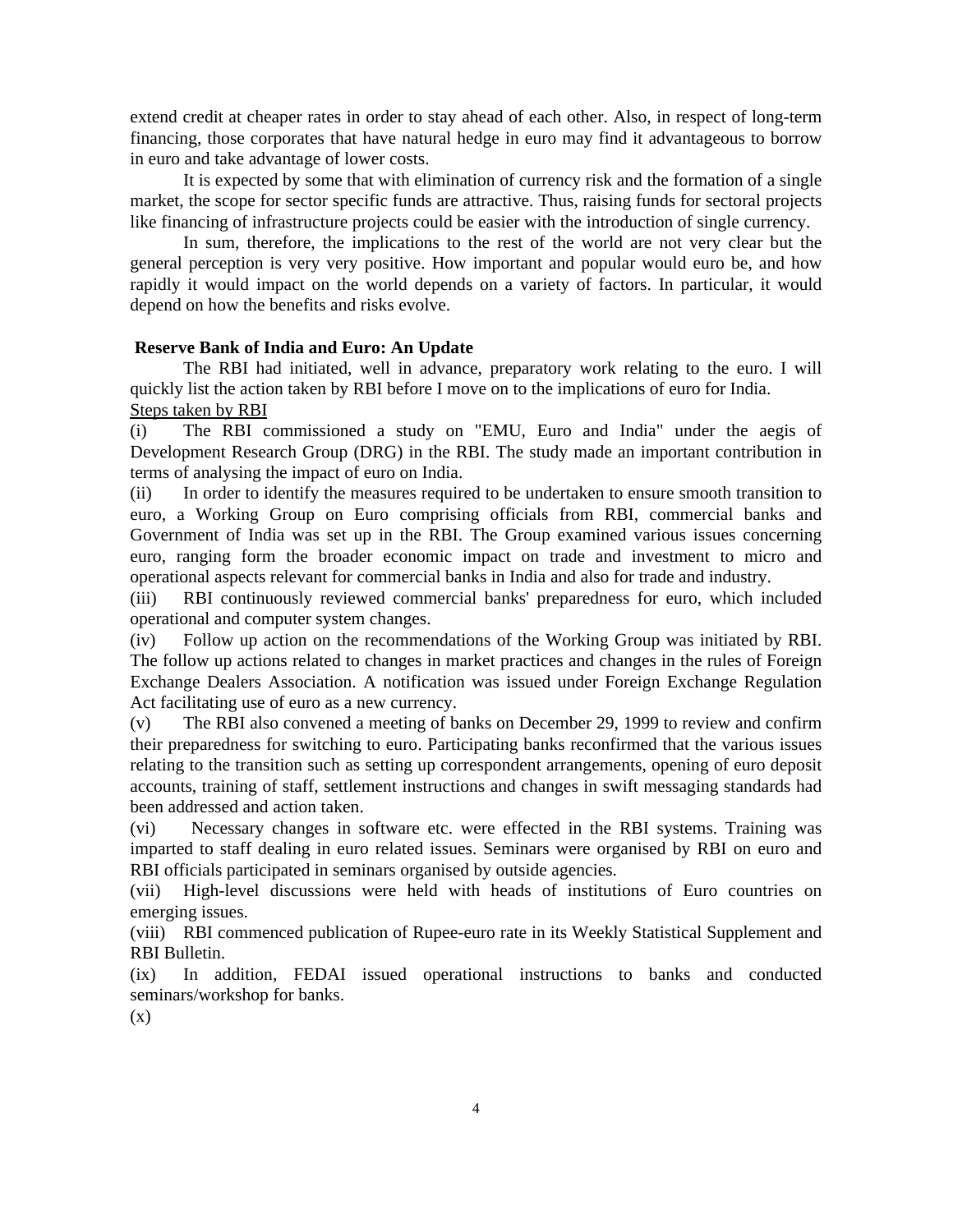## Implications of Euro

The implications of euro on India can be analysed in terms of its probable impact on trade, external aid, external commercial borrowings, foreign direct and portfolio flows, banking related issues, technology, etc.

# *External Trade*

The eleven countries comprising the EMU region have 25 per cent share in India's exports and 30 per cent share in imports. There may not be any direct immediate impact of introduction of euro currency on India's exports and imports to and from these countries. But, it is expected that European corporates will become more competitive as they would rationalise, streamline and become cost efficient competitors. At the same time, the evolution of a market of a huge size in terms of euro is expected to open up many new commercial activities for businesses. This would mean Indian corporates have larger opportunities to be proactive and competitive. Sectorally, there could be scope for software exports as a result of switchover to euro.

#### *Trade Invoicing*

Indian exporters and importers are currently invoicing approximately 85 per cent of its total trade in US dollars. Shift into invoicing in euro by Indian business will depend on a number of circumstances. Oil and fertilisers, which are major items of import for us, are denominated in US dollar as per international practice. Similarly, the buyers and sellers in other countries may still continue with US dollar denomination. However, it is likely that European companies, which were earlier invoicing in US dollars, may prefer to shift to euro. Indian business will no doubt keep observing international practices, preferences of trading partners, and their own convenience in such a shift in invoicing from US dollars to euro.

### *Foreign Currency Accounts/Deposits*

These can be classified into nostro accounts of banks, foreign currency accounts maintained in India by banks such as EEFC/RFC accounts and Foreign currency deposits accounts (FCNR-B) in DM. During the period of transition, banks can maintain nostro accounts in "in currencies" or/and euro. Banks in India have already opened nostro accounts in euro. In the case of foreign currency accounts, banks have been allowed to open accounts in euro also. Similarly, in the case of FCNR(B) deposits, banks have been permitted to offer "Euro accounts" in addition to DM during the transition period. In respect of existing fixed rate FCNR(B) deposits, the interest rates will continue till maturity. For existing floating rate deposits, as these are linked to Libor, banks have been advised to use Eurolibor, which is the successor index. For new deposits, banks have been allowed to link their interest rates either to Euribor or Eurolibor.

#### *Foreign Direct Investment*

Of the total foreign direct investment in India, EMU countries accounted for around 12 per cent. Euro is unlikely to have an impact on the existing investments in India, which are denominated in rupees. The investor can remit the funds in any convertible currency of his choice including euro. Only in the case of GDRs, if they are denominated in any of the national currencies, the issuer can redenominate to euro during the transition period. It is expected that a broader and deeper euro market would make euro more attractive.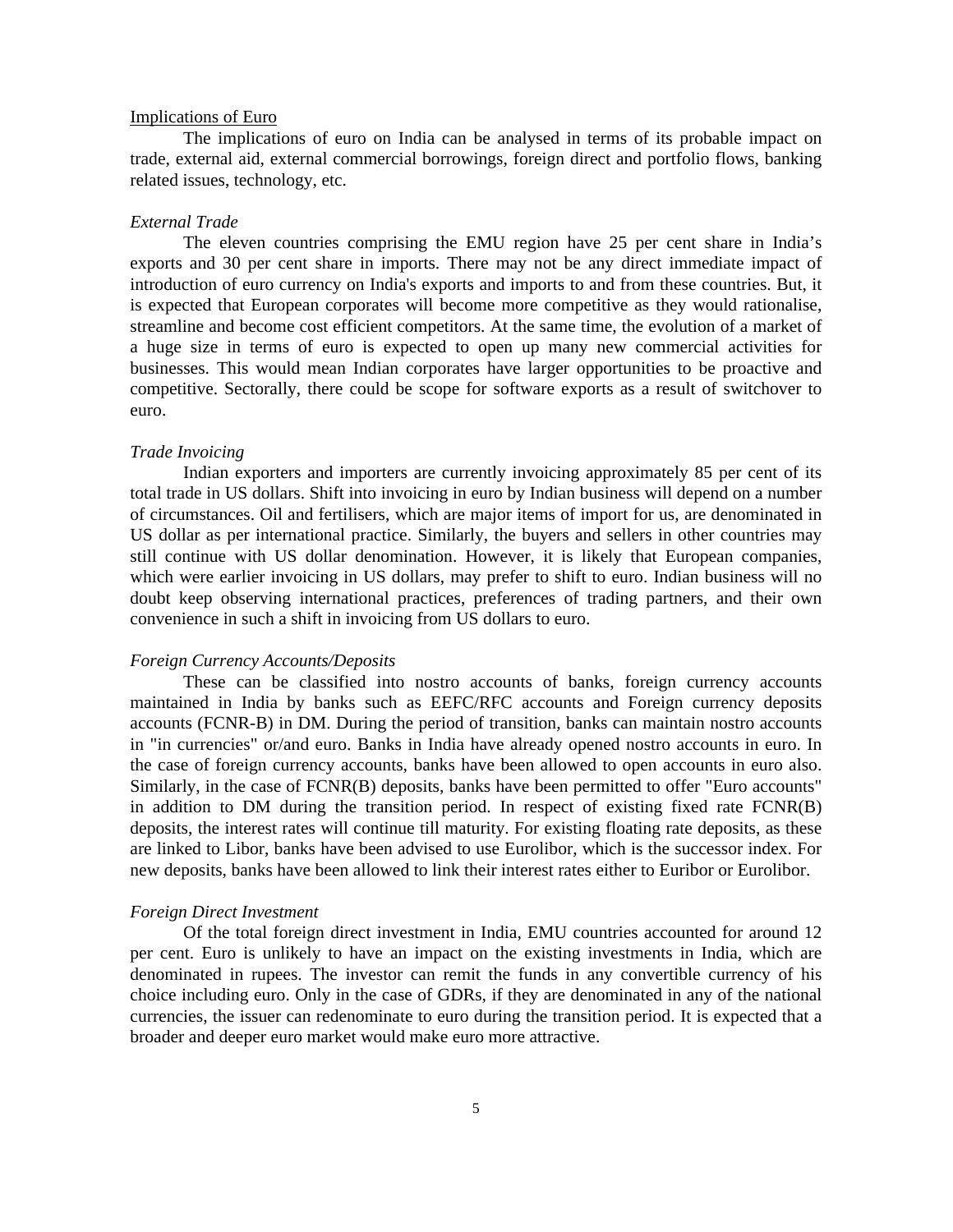# *External Commercial Borrowings*

The introduction of euro could open financing opportunities for Indian corporates who have been so far largely tapping the markets abroad in US dollars in the form of bonds and syndicated loans. With euro becoming important, competition between US dollar and euro could be intense resulting in a possible marginal reduction in spreads for us. In any case, in terms of borrowed funds, India can have more options and possibly a marginal reduction in cost - both in terms of euro and US dollar market. It is expected that Indian borrowers can now have greater access to European markets in view of the larger investor base and a common financial market. In terms of long term financing, those corporates that have natural hedge in euro may find it advantageous to borrow in euro and take advantage of lower costs. There is scope for raising dollar denominated and euroloans in EMU region.

# *Banking Issues*

Among the Indian bank branches in EMU countries, State Bank of India has branches in Frankfurt, Paris and Antwerp, while Bank of India and Bank of Baroda have a branch each in Paris and Brussels, respectively. The most significant impact for the branches operating abroad is the elimination of exchange rate risk across the EMU region, which will encourage branches to buy/sell securities across borders on a larger scale. Indian banks will no doubt face more competition than before.

#### *Issues Related to Business/Industry*

The euro will pose some challenging questions to Indian companies possibly requiring assessment of corporate strategies. I trust most corporates are already doing this. For my part, I will list a few, may be self evident, observations.

First, the euro will greatly enhance sales and procurement possibilities as currency related obstacles to the mobility of goods, services and factors within EMU region will cease.

Second, the euro region will also be attractive investment locations as they may serve as access points to the entire EMU region and the newly emerging markets of Central and Eastern Europe.

Third, selecting a business location in Europe will be easier for Indian companies as exchange rate considerations no longer matter for the choice of right business location.

Fourth, enterprises could concentrate on other critical parameters directly related to the demands of the company such as production cost, proximity to market centres and infrastructure.

Fifth, Indian companies with already established sales and production networks in Europe will face more strategic challenges. They will come under pressure from newly emerging competition within the EMU area. Innovation and cost cutting will be crucial for competitiveness and the future market position in Europe.

Sixth, managements must see the timetable for the changeover for a number of business activities including offers and price lists, new contracts, invoices, accounting and controlling, payrolls, balance sheet and profit and loss accounts.